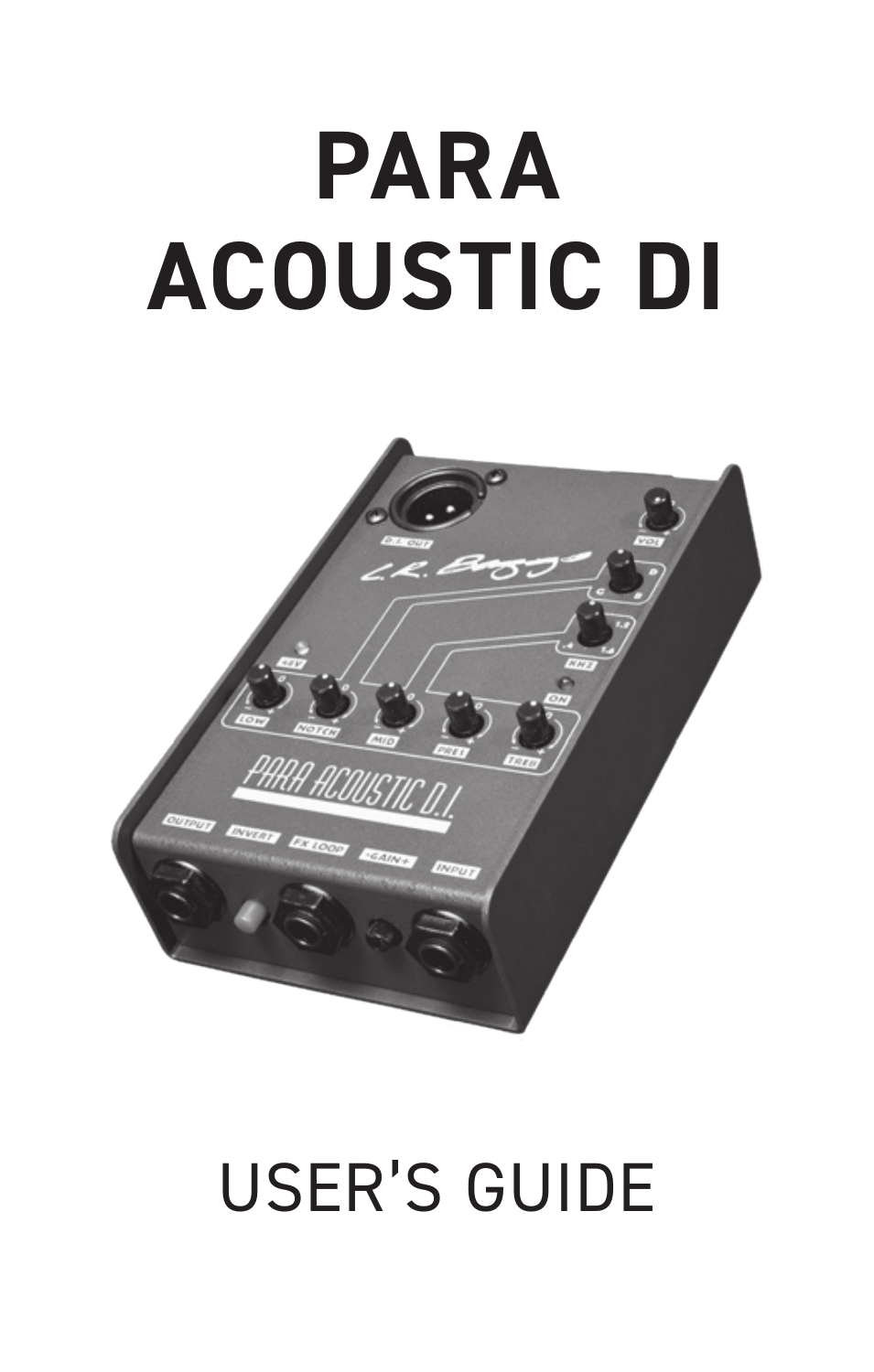# **CONTROLS**

#### A. **LOW EQ BAND CONTROL (85HZ)**

Very low bass, almost felt as much as heard.

#### B. **NOTCH CONTROL AND TUNE KNOB (98 TO 247HZ)**

Designed primarily to help with feedback problems. For example, if a particular string is starting to feedback or produce a booming sound, you can use the notch to cut out the problem frequency. The tune knob is marked with four positions, each representing a note on the scale, to help find the problem frequency. Try boosting the notch control (turn completely clockwise) and sweeping the tune knob until the feedback is at it's worst. Then turn the notch control back towards "cut" (counterclockwise). Cut only enough to kill the feedback.

The notch control can also be used as an EQ knob. A slight cut between D and B (around 200Hz) can clarify a boomy or muddy tone, and slight boosts in this range will give a thin-sounding guitar more body and acoustic sound. (see also: Invert Switch)

#### C. **MIDRANGE CONTROL (400HZ TO 1.6KHZ) AND TUNE KNOB**

Sweeps from the upper warmth frequencies to the nasal range of sound. Boost at 400 for more warmth, cut at .8k-1.6k for less nasal quality. Many acoustic guitars have an excess 1kHz when amplified. A 3 to 6 dB cut is often good here.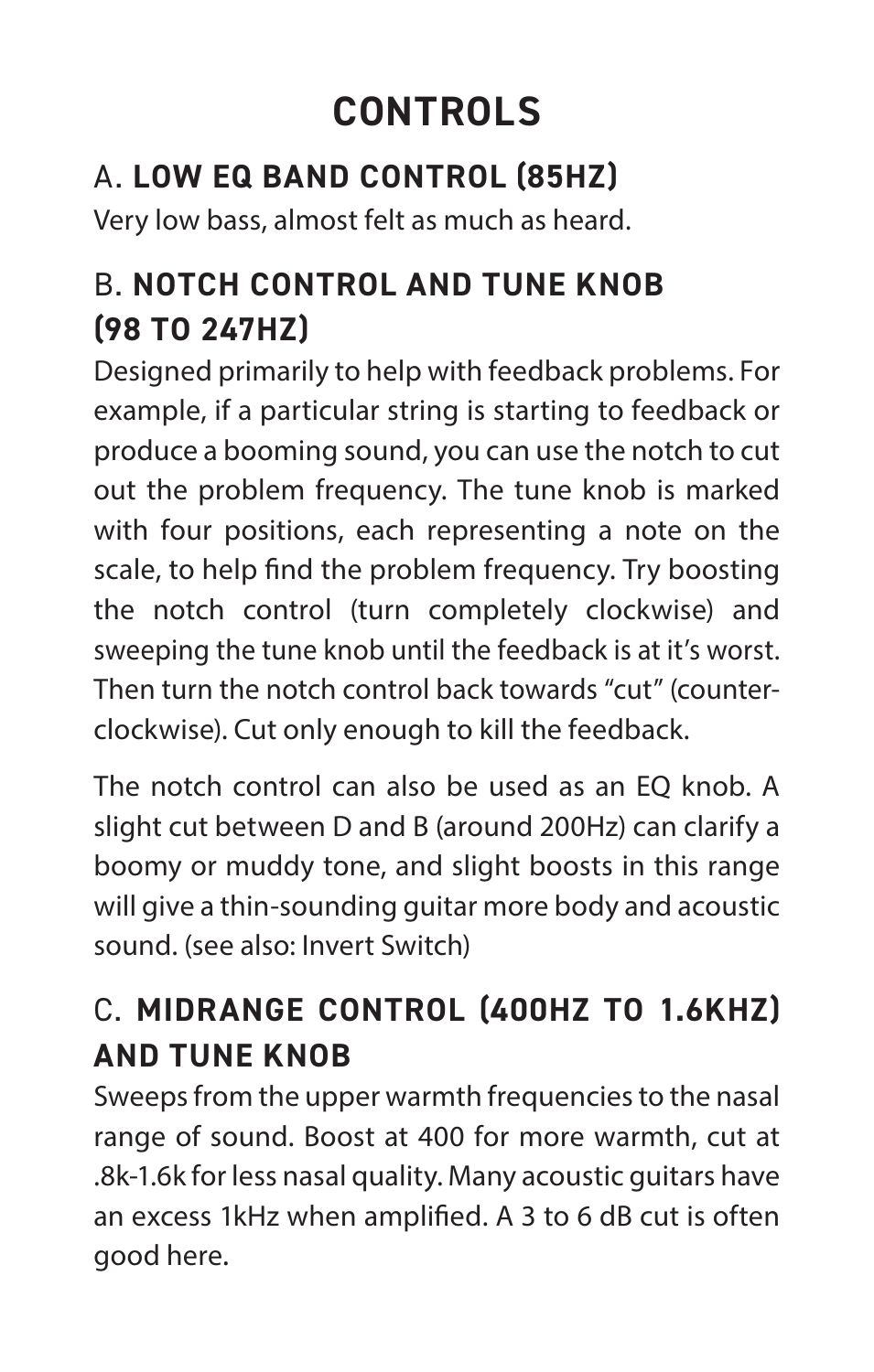

#### D. **PRESENCE CONTROL (5KHZ)**

Affects "sss" sounds, cymbal sizzle, brightness. Cut here to remove PA horn "glare" or boost to add life to a dull speaker.

#### E. **TREBLE CONTROL (10KHZ)**

The very highest frequencies, "air" or "frosting".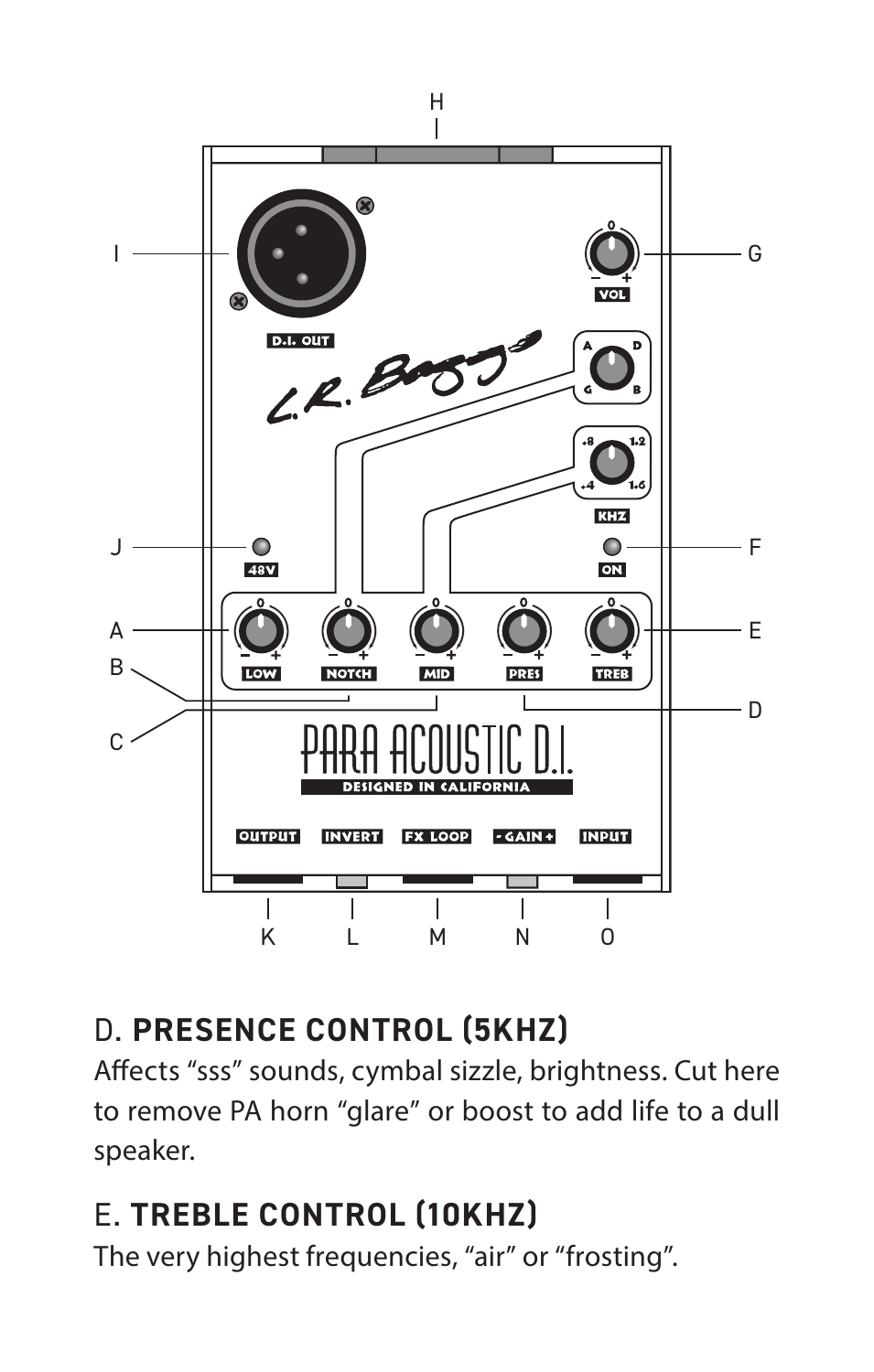#### F. **BATTERY STATUS LED**

Stays on when unit is on and then flashes when the battery is low. The LED will start flashing when the battery reaches 6 volts. When it reaches 5 volts, it will stop flashing.

#### G. **VOLUME CONTROL**

Unlike gain, whose adjustment will affect the character and personality of the sound, the volume simply controls the amount of signal that gets out of the box. The Para Acoustic DI will likely be the quietest thing in your signal chain. So for the best system signal to noise ratio, we recommend that you run the volume as high as you can without causing the PA to distort.

#### H. **EXTERNAL BATTERY ACCESS COMPARTMENT**

For quick and easy battery changes.

#### I. **BALANCED XLR OUTPUT**

A standard, post EQ/effects, balanced low impedance output. Plug it into the board with a microphone cable or stage/studio snake. If your board provides 48V phantom power on the XLR cable, the Para Acoustic DI will run on it instead of the battery. It's a good idea to keep a battery in the unit as a backup even when using phantom power. If phantom power drops, the preamp will automatically switch to the battery and run without interruption.

#### J. **PHANTOM POWER LED**

Alerts you to the presence of 48V phantom power with a green light.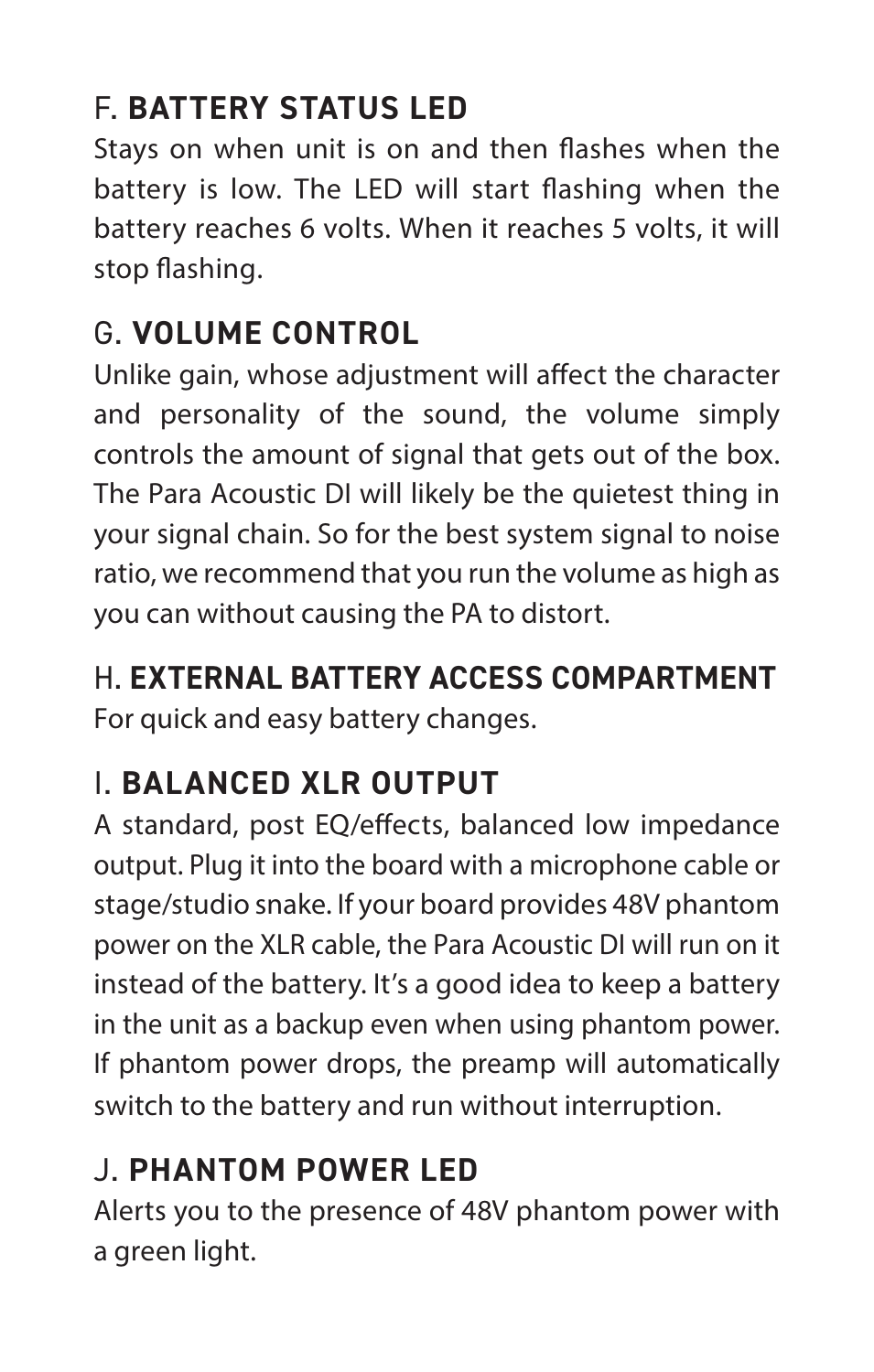#### K. **1/4" OUTPUT**

This is a regular unbalanced output for a standard mono cable. The output signal is the same as on the XLR, allowing you to use the 1/4" out and the XLR simultaneously for some creative signal routing.

#### L. **INVERT SWITCH**

Changes the polarity of the signal. When the button is up, the output will be in phase with the input signal. Phase affects the way that the guitar top is pressurized by the loud speakers. When the two are out of phase with each other, low end feedback will be minimized. If inverting phase alone does not kill the feedback, use the notch filter. Phase will also affect the way the guitar signal mixes live and on tape (especially when overdubbing) with other instruments.

#### M. **EFFECTS LOOP**

This jack provides a send-return on a stereo jack for outboard effects that allow you to blend reverb, chorus or other effects in with a dry signal. Use an insert cable (stereo plug with a Y cable to two mono plugs) to connect the effect. The tip is the "send" and goes to the input of your effect. The ring is the "return" and comes from the output of your effect, and the sleeve is the ground. You may adjust the amount of effect in the signal by using the controls of the outboard effect. The send (tip) of this connector comes directly from the pure class A discrete input stage of the Para DI, before the EQ, volume control, invert switch and output driver.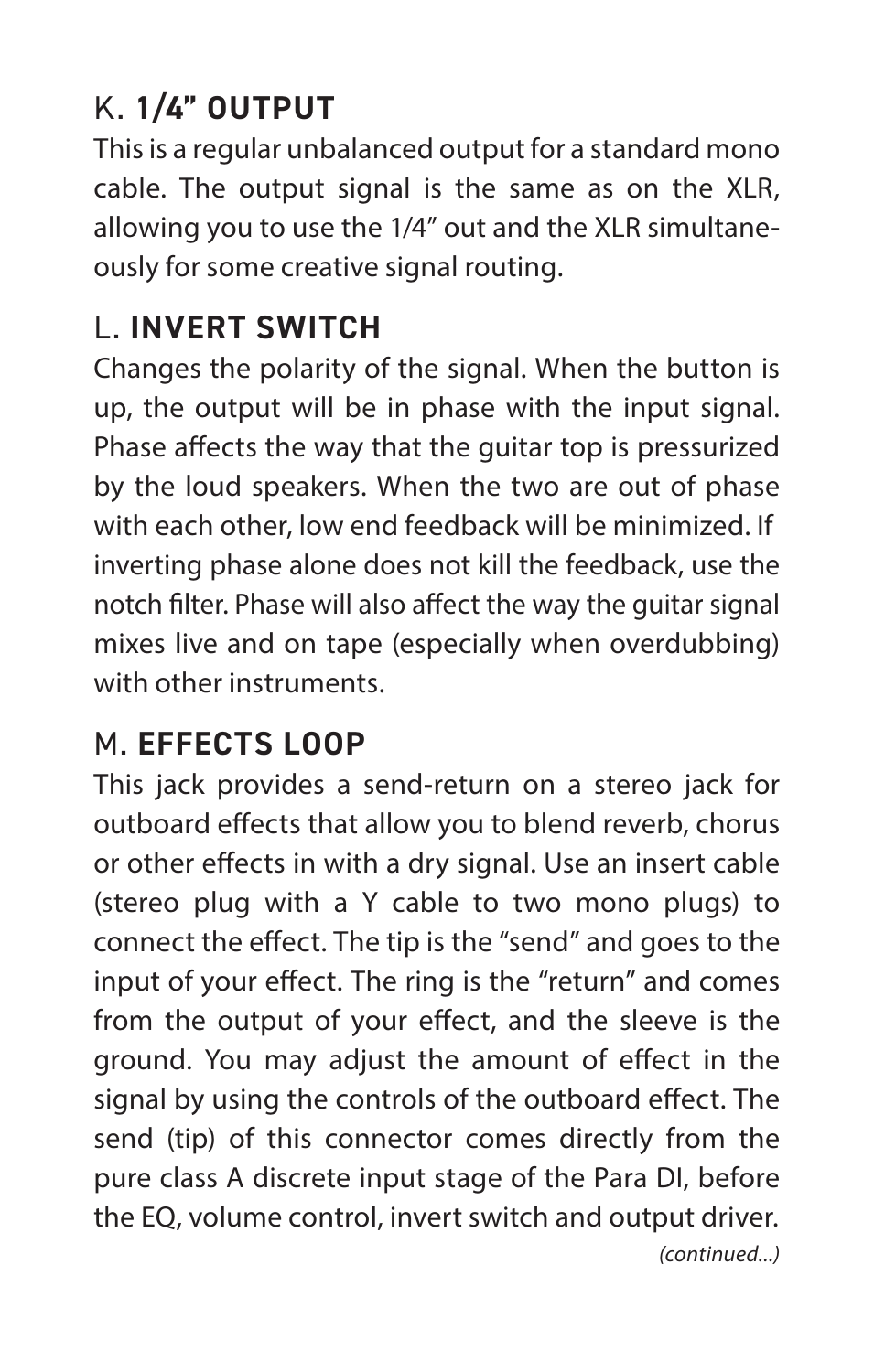Therefore it can be used as an immaculate, unbalanced direct output. It will not be affected by any of the panel controls (with the exception of the gain control). Use a regular mono cable. The effects loop interrupts the signal path. Therefore, it may also be used as an insert point for a compressor, volume pedal, or tuner if the tuner has a bypass switch.

#### N. **GAIN CONTROL**

See section 2: Setting the Gain.

#### O. **INSTRUMENT INPUT**

When you plug in, the preamp turns on.

**Note:** If you plug or unplug your guitar with the power amp on, you will hear a loud "pop" from the speakers. Our proprietary "Soft Start" mute circuit reduces this, but it is still wise to turn down the power amp when plugging and unplugging.

## **SETTING THE GAIN**

Setting the gain: For optimum performance it is important to set the gain correctly to accommodate the output of your pickup, mic or other device.

Gain is not volume. Gain is the amount of amplification that is applied to an input signal to boost it to a useful level. To accommodate a wide range of pickups, active devices and such, the Para DI has adjustable gain. For instance, if you are using a low-output passive pickup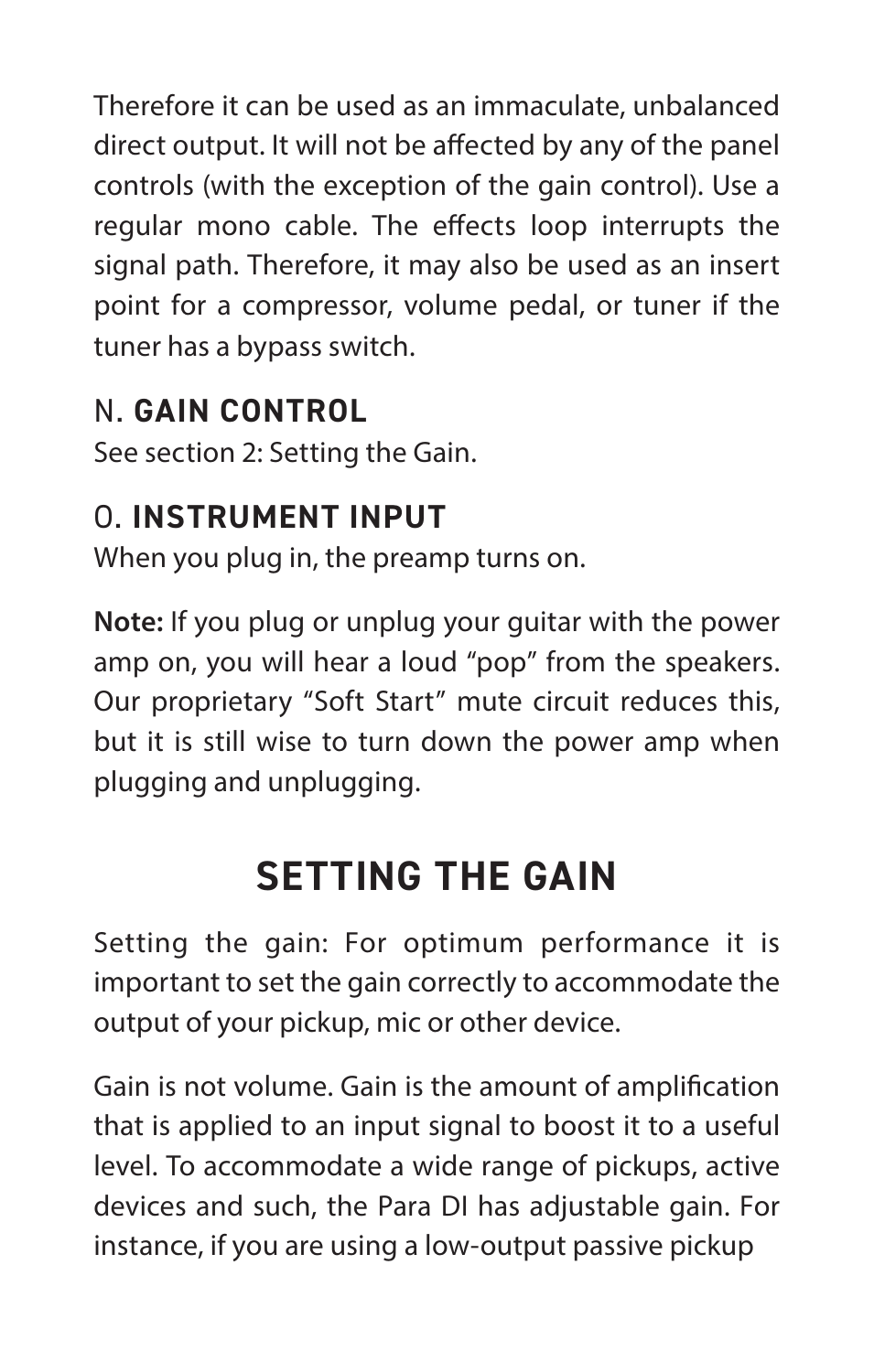such as the Ribbon Transducer, and you fail to turn the gain all the way up, you will need to turn the PA up so loud to hear the pickup that there will be a significant amount of hiss.

Conversely, if you plug a high-output active pickup into the Para DI and do not turn down the gain, you will hear a great deal of distortion.

The key is to adjust the gain to find a window between hiss and distortion. The Para DI is so quiet that this window is pretty wide, but there is a smaller "sweet spot" within that window.

With your pickup or mic plugged into the Para DI, and with the Para DI plugged into your PA or amp, play your instrument very hard. Turn the gain trim up (clockwise) slowly while playing until you begin to hear some distortion, then back the gain off (counter-clockwise) until the distortion just disappears. This setting will provide both the richest and cleanest sound. Once you have determined your preferred setting, we recommend that you leave the gain control alone.

Do not use the gain control as a volume control. Using it in this manner will vary the character of your sound as you adjust it up and down.